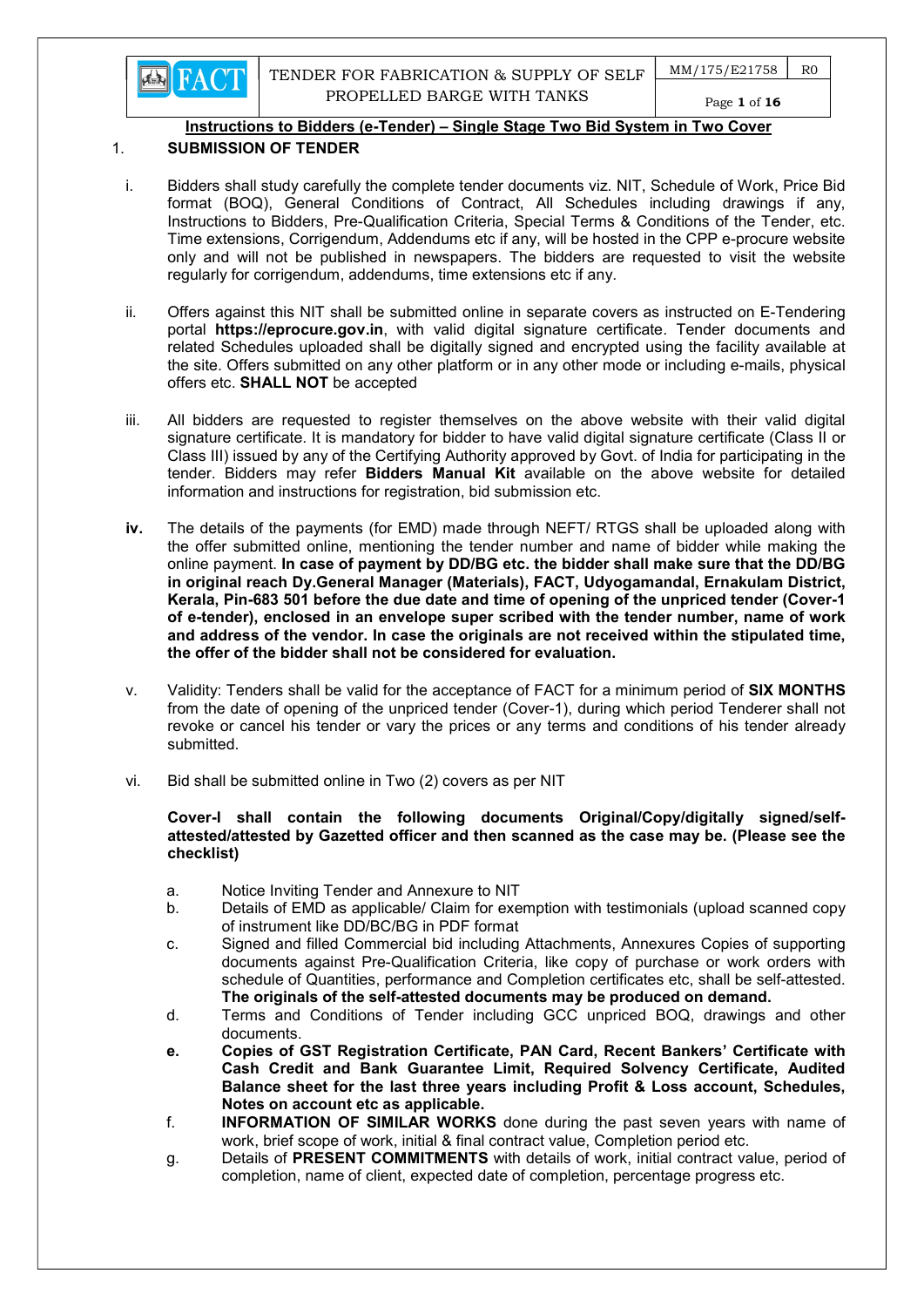

- h. Details of **CONSTRUCTION PLANT AND EQUIPMENT** available with him for using in this work.
- i. SITE ORGANIZATION CHART in "FAMILY TREE" form, showing the number and grades of field supervisory, administrative and craft personnel to be employed in the works.
- j. Resumes of all proposed KEY PERSONNEL of the organization to be associated with the work, detailing their qualifications and experience over the past 10 years.
- k. PROGRAMME OF EXECUTION OF WORKS with respect to OWNER'S Requirement in BAR CHART or PERT FORM highlighting all-important milestones.
- l. Compliance Statement with respect to Technical aspects, General Terms and conditions, Special conditions, Safety Rules etc
- m. Document showing deviations, if any, in case the bidder is not complying fully with the tender conditions as above. Scanned copy of a signed document, stating the deviations against clauses applicable, shall be uploaded in the case of non-compliance.

## Cover II - Only BOQ shall be uploaded in this cover

- a) Price Bid i.e. BOQ attached to the e-tender shall be uploaded after filling all relevant information such as, name of the bidder, basic price and GST in relevant fields.
- b) GST details shall be quoted separately in the column provided in BOQ
- c) The Priced BOQ shall be uploaded strictly in the format (Excel) attached, failing which the offer is liable to be rejected. Renaming or changing the format of BOQ sheet will not be accepted by the System.
- d) Bidders shall quote prices in the BOQ only. Prices indicated elsewhere shall not be considered.

## Note: Bidder is requested not to send/submit any hard copy of price bid.

- vii. Bidders are advised to submit quotation based on the terms and conditions and other schedules contained in this tender document and not stipulate any deviations as far as possible.
- viii. Any exception/ deviations, which the bidder may propose, shall accompany the quotation. FACT reserves the right to evaluate quotations containing deviations after taking into account impact of such variations in quoted price. All attachments to these tender documents as applicable will become part of any resulting contract.
- ix. Bidders are advised to complete all uploading formalities related to tenders well in advance. FACT shall not be responsible for non-submission/ uploading due to technical reasons, like nonavailability of website in the closing minutes of the tender end date and time. Care shall be taken to submit the hard copy of Cover-1 as mentioned in (iv) above with original EMD & Solvency documents and Integrity pact as per clause 18.0 below, well before the due date and time of Part-1 tender.
- x. In the tender document published by FACT, the content in its entirety is relevant and the bidder shall give the compliance without deleting or altering any of the portion in the whole set of Tender Document. Failure to comply with this requirement may result in rejection of the tender.
- xi. Completeness of scope of work: Tenders shall be for the complete scope of work as described in the Tender Document, without any exclusion. Only those tenders who meet this requirement will be considered for award of the Contract.
- xii. The Tenderer is responsible for properly estimating the difficulty and cost of the work. The Tenderer may request and obtain from all concerned sources/ authorities the clarification of items that require additional definition prior to submitting the proposal. Questions on clarifications required from FACT shall be submitted thru' email.
- xiii. The Tenderer may visit the job site and acquaint himself fully of the site conditions. The Tenderer shall also satisfy himself about the availability of labour, likely labour demands, problems of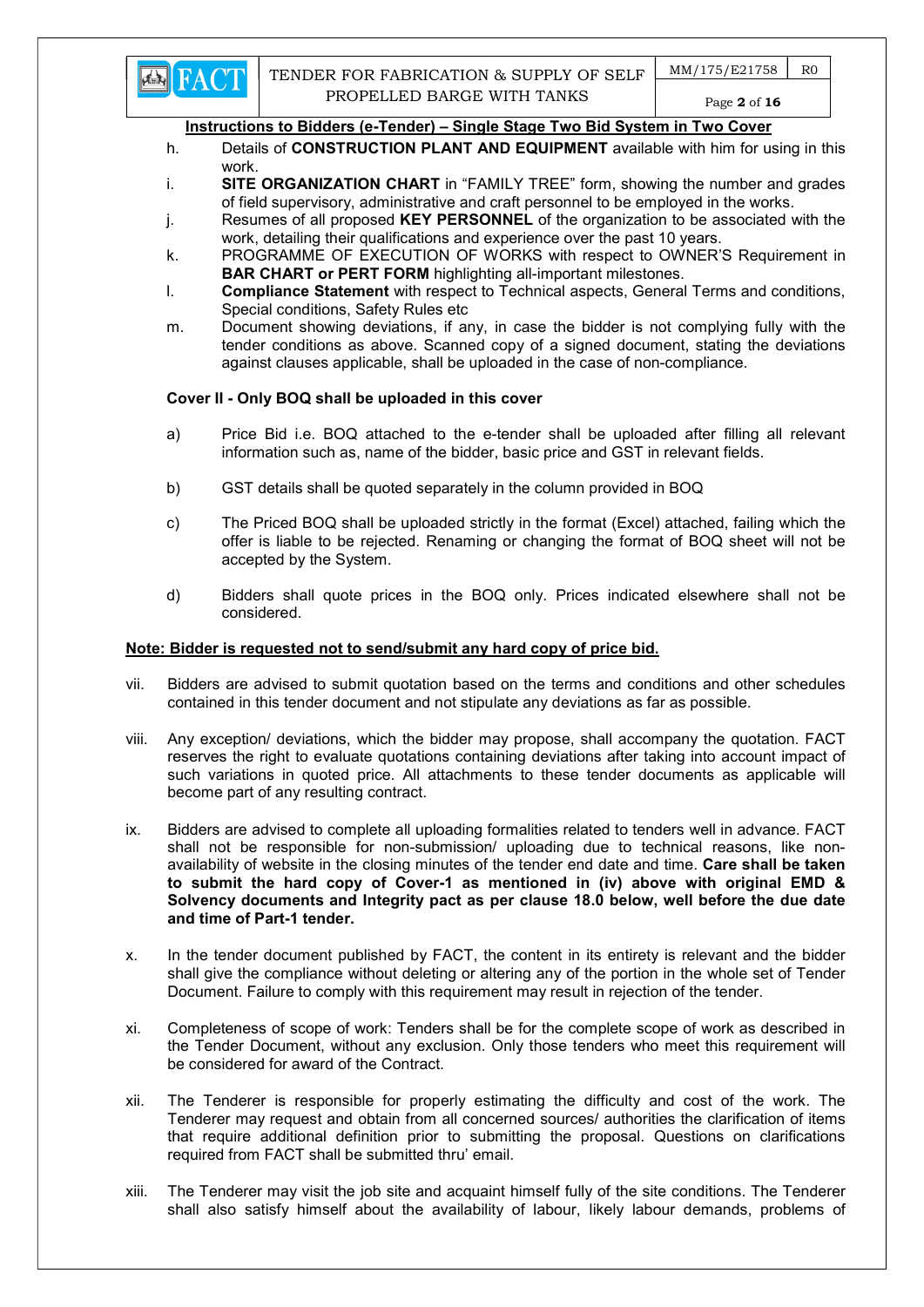

weather conditions, infra structural facilities, availability of construction materials etc. No claims whatsoever will be entertained on the plea of ignorance or difficulties involved in the execution of work or carriage of materials on account of the site conditions.

- xiv. The Tenderer shall bear all costs associated with the preparation and submission of his tender and further clarifications as needed including participation in discussions at FACT/FEDO, and FACT/FEDO shall in no case be responsible or liable for such costs regardless of the outcome of the tender evaluation.
- xv. Amendments to the tender documents may be issued by FACT/FEDO prior to the date of submission of tenders for the purpose of clarification and/ or reflecting modifications in the requirements in the tender, which shall be complied with by the tenderer. Such amendments to the tender documents, if any, shall be uploaded at https://eprocure.gov.in only, prior to the date of submission of tenders.
- xvi. Unit prices shall be quoted for all items (In Indian Rupees only), except for items where lump-sum rates are specifically sought. In case of tender for sale or disposing of material by company, highest price will be considered.
- xvii. FACT/FEDO shall proceed with evaluation of the Pre-qualification / or Technical & Commercial documents based on documents as received with each tender and shall not be obliged to call for any missing documents. Bidders are requested, in their own interest, to ensure that their tenders are complete in all respects containing all requested documents and those who do not comply with this requirement would be doing so at their risk. Also closely verify the checklist for the uploaded documents and confirm whether all requested documents are uploaded.
- xviii. FACT/FEDO reserves the right to extend the closing date of the bid without giving any reasons, which shall be published in https://eprocure.gov.in.
- xix. In case information, if any given by the bidder, is found to be untrue, FACT/FEDO reserves the right to terminate the contract without any notice or assigning any reason thereof.
- xx. Any intimation to contractors will normally be sent by e-mail at their address given in their bid. FACT/FEDO will not be responsible for delay in delivery of mail or non-receipt of intimation due to any reason.
- xxi. The quotations shall be submitted in English Language and the units of measurement shall be in metric system.

## 2. EARNEST MONEY DEPOSIT :

- i. EMD may be remitted through NEFT/ RTGS to the account as given below or shall be submitted in the form of Demand Draft from a Nationalized/Scheduled Bank in INDIA drawn in favour of FACT payable at Udyogamandal or shall be in the form of Bank Guarantee. (Form of BG attached). The details of the remittance of EMD such as UTR No./ DD No. as applicable shall be uploaded along with the tender document. If payment of EMD is made by DD/ Bank Guarantee, ORIGINAL document is to be submitted at the office of DGM (Materials), FACT before the due date and time of opening of TECHNICAL BID, super scribing the tender number, name of the work and name of the bidder on the envelope containing the document.
- ii. Account details for remittance of EMD through NEFT/ RTGS are as given below.

| Name of A/c Holder | ÷ | Fertilisers And Chemicals Travancore Ltd. |  |  |
|--------------------|---|-------------------------------------------|--|--|
| Account Type       | ÷ | Cash Credit                               |  |  |
| Account No         | ÷ | 57017844467                               |  |  |
| <b>IFS CODE</b>    | ÷ | SBIN0070158                               |  |  |
| Name of Bank       | ٠ | State Bank of India                       |  |  |
| <b>Branch</b>      | ÷ | Udyogamandal                              |  |  |
| <b>District</b>    | ÷ | Ernakulam                                 |  |  |
| State              |   | Kerala                                    |  |  |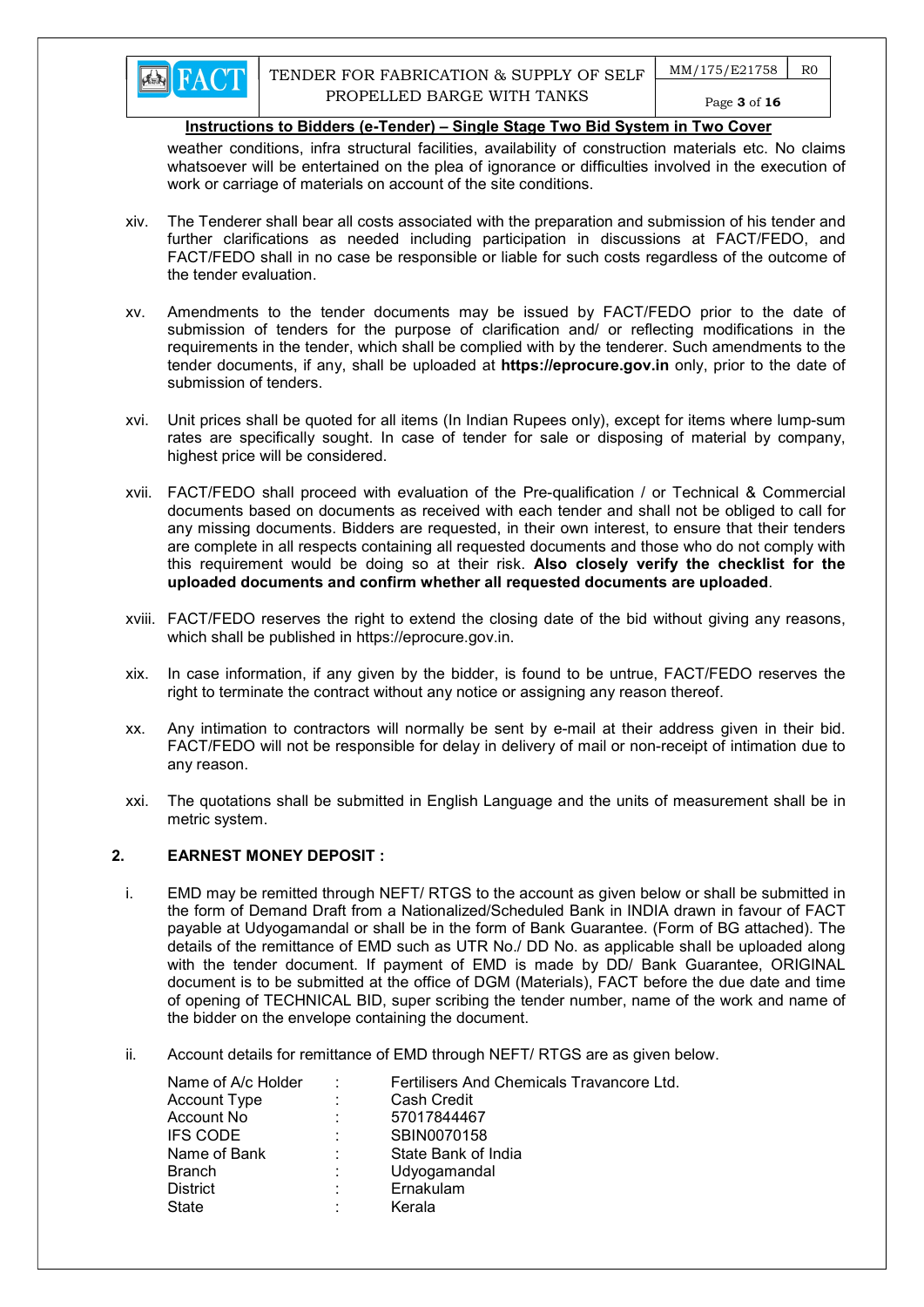

# Page 4 of 16

#### Instructions to Bidders (e-Tender) – Single Stage Two Bid System in Two Cover

The bidder shall indicate the name of the bidder and tender number while making the online payment through NEFT/ RTGS and the details of the payment with UTR No shall be uploaded along with the offer submitted online

The Earnest Money Deposit accompanying the tender, if in the form of Bank Guarantee, shall be kept valid up to a period of ONE MONTH beyond the validity of tender itself. (For minimum 7 Months). The successful Tenderer shall keep the EMD valid up to the date of entering into a formal contract with FACT and establishing the Performance Bond.

- iii. Bids without EMD shall be rejected. EMD and document fee is exempted for Micro, Small and Medium Enterprises (MSME) having a valid certificate of registration/Udyog Aadhar issued by the National Small Industries Corporation/Govt. of India. Copy of the certificate shall be provided/uploaded along with the bid to avail exemption. EMD and document fee is exempted for government departments/PSUs/Khadi Board/registered labour contract cooperative societies also.
- iv. No interest shall be paid on the EMD.
- v. If the bidder retracts from or without request of FACT, revises his bid within the validity period of the bid, the EMD shall be liable to be forfeited without prejudice to FACT's other rights to claim damages.
- vi. In case the bidder whose bid is accepted, fails to deposit the prescribed Security Deposit or fails to execute the agreement or fails to commence the execution of the work within the specified time, the contract issued to him is liable to be cancelled and the Earnest Money already deposited by the contractor shall be forfeited without any further reference to the contractor and alternative arrangements made at the risk and cost of the Contractor.
- vii. On the successful tenderer remitting the Security Deposit, EMD of all unsuccessful bidders will be released. The EMD of the successful Bidder will be adjusted against Security Deposit or will be released, if the bidder wishes so, upon entering into an agreement and providing the Performance Bond.
- viii. BANK GUARANTEES: All Bank guarantees shall be submitted as per the relevant formats attached and shall be issued/confirmed by a Nationalised / Scheduled bank in India.

#### 3. VALIDITY

The bid shall be valid for a period of **Six Months** or for any higher period as prescribed in the tender notice / documents from the date of opening of bids during which period Tenderer shall not revoke or cancel his tender or vary the prices or any terms and conditions of his tender already submitted. The tender / bid submitted is liable to be disqualified and the EMD furnished is liable to be forfeited, in case of non adherence.

#### 4. PRICING

- i. The quotations shall, in all respects, conform with the enclosed specifications, drawings, data sheets, terms & conditions and other schedules enclosed herein.
- ii. The unit rate quoted will form the basis of compensation even if the scope of work is altered or vary within the stipulated completion period.
- iii. Bidders are requested to quote firm prices / rates valid through the completion period and no escalation in prices / rates whatsoever will be permitted. In case Bidder modifies his rates / prices before placement of order, his offer is likely to be disqualified & EMD forfeited.

## 5. EVALUATION OF QUOTATIONS

i. The following conditions shall be considered in the evaluation of quotations: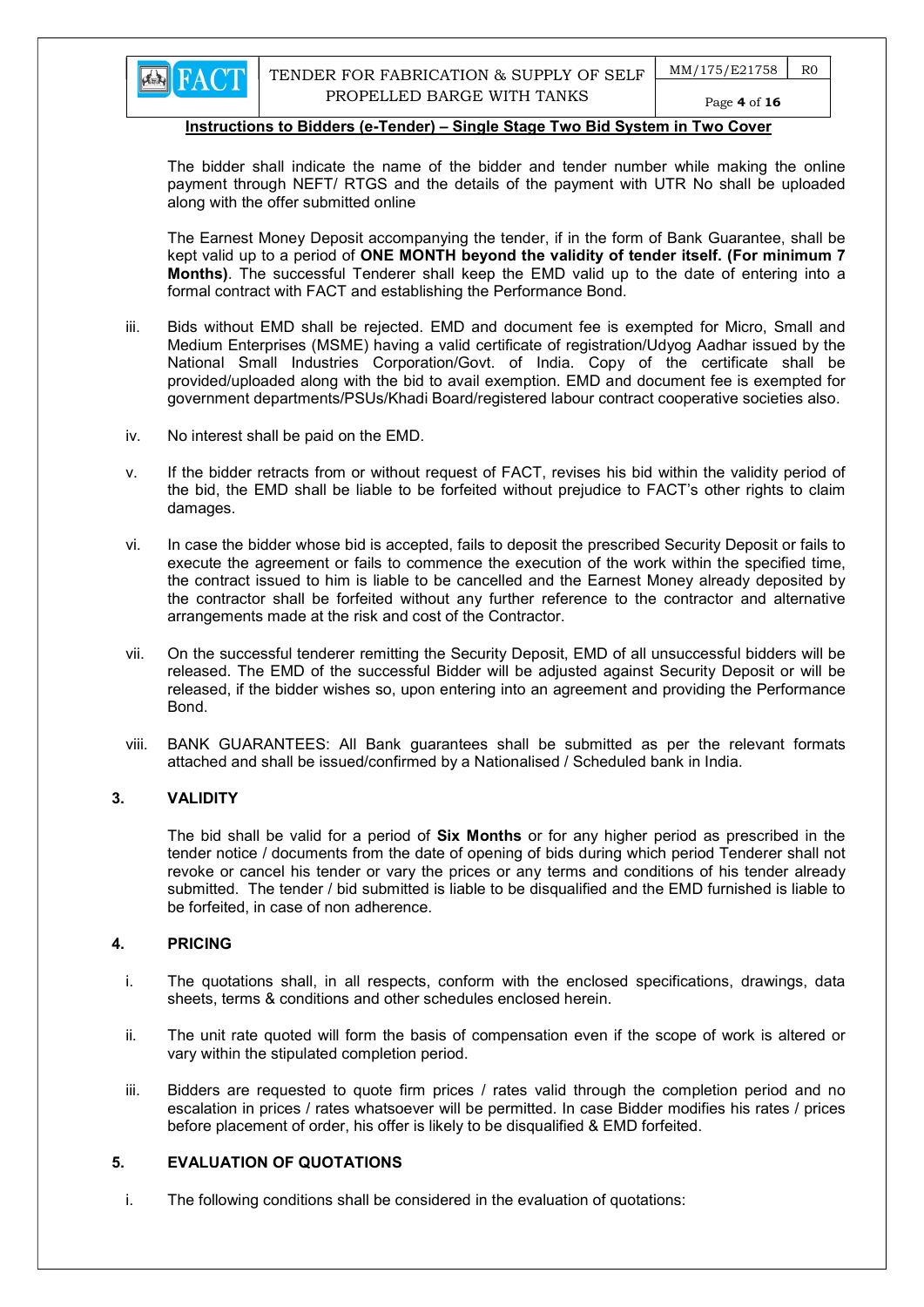- a. Agreement with terms and conditions and schedules of Tender document
- b. Price
- c. Delivery / Completion period
- d. Experience with the same or similar works for the intended services
- e. Bidder's resources (Finance, man-power, plants & equipments) under possession for satisfactory execution of WORK.
- ii. Bidders are expected not to take any deviations from the terms indicated in the tender documents. For bid evaluation, FACT/FEDO shall make Price loadings to the quoted prices of Tenderer towards deviations in terms & conditions of the tender as follows.
	- a. Payment Terms : No advance payment is acceptable. In case of earlier payments than the stipulated payment schedule, the same shall be loaded with 4.05% above SBI MCLR- 1 Year (as on PART A Unpriced bid opening) for the period & amount of earlier payment..
	- b. Price Reduction Clause
		- 1. As per Tender(0.5% per each week or part there of delay sub.to a max.10 %): Nil loading
		- 2. 0.5% per week or part thereof to a capped value :% loading for the difference from 10%.
		- 3. Any other deviation or non acceptance: 10% loading.
	- c. No deviation in Security Deposit & Performance Guarantee terms are acceptable.
- iii. Bids from bidders, against whom any criminal case, enquiry or investigation/ report by authorities like Vigilance, CBI etc., are pending in relation with FACT or bidders who are defaulting Contractors of FACT, shall be disqualified and rejected.
- iv. FACT/FEDO reserves the right to reject any or all bids without assigning any reasons whatsoever, and/ or based on the past unsatisfactory performance by bidders at FACT/ other PSEs / Govt. Departments. The opinion of FACT/FEDO regarding the same shall be final and conclusive. The work may be split up if considered expedient.
- v. In case more than one bidder becomes L1, the contract will be finalized based on revised lowest tendered amount, which will be obtained from the L1 bidders.
- vi. FACT/FEDO reserves the right to negotiate with the lowest bidder only as per CVC guidelines.
- vii. FACT/FEDO shall, at its own discretion, delete any one or more item of works from the tender at any time without assigning any reason whatsoever.

## 6. BID OPENING

- i) Part-I, Technical bids of all bidders who submit their Bids as per the instructions by the due date and time as above and which are in conformity with the Enquiry instructions shall be opened online, on the specified bid opening date & time.
- ii) Part-II Price bids of bidders whose Part-I bids are found acceptable based on prequalification and techno-commercial evaluation only will be opened on a subsequent date. The Price bid opening date/time will be intimated to the bidders concerned.

# 7. CLARIFICATIONS

In case any clarifications are required, the bidder shall contact FACT thru' e-mail. FACT shall give such clarifications by e-mail. All clarifications provided shall be binding on bidder. No claim shall be entertained subsequently on the grounds of insufficient knowledge at the time of submission of tender. All clarifications/ correspondences with respect to this tender enquiry shall be made to the AGM (Materials) FACT as per NIT.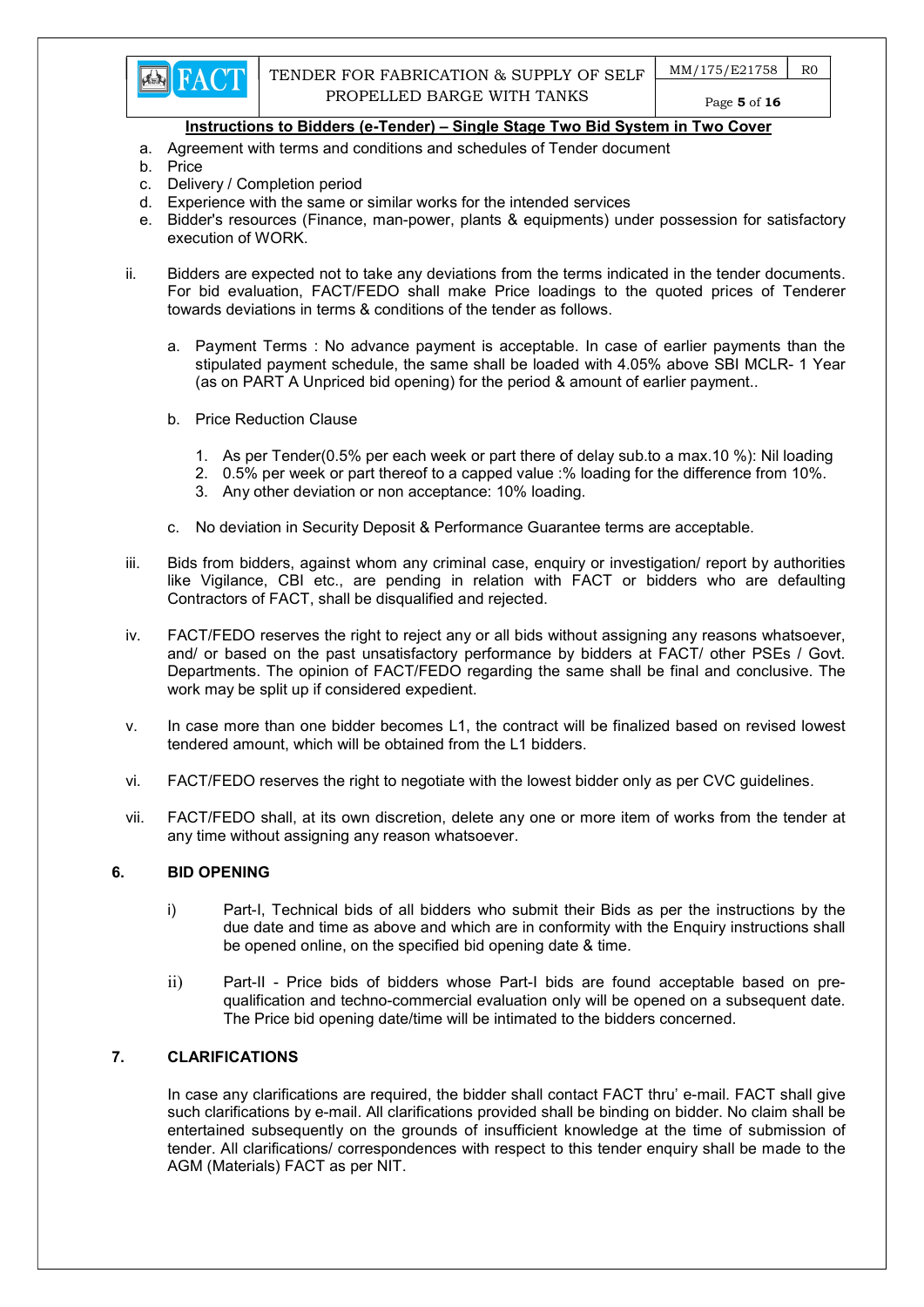

 $MM/175/E21758$  RO Page 6 of 16

## Instructions to Bidders (e-Tender) – Single Stage Two Bid System in Two Cover

## 8. AUTHORISED REPRESENTATIVE OF TENDERER

The quotation shall contain the name, address, place of business of person or persons making the tender and shall be signed by tenderer with his digital signature. Partnership firms shall furnish the full name of all the partners in the offer. It shall be signed in the partnership's name by all the partners or by duly authorised representative followed by the name and designation of the person signing. A copy of constitution of the firm with names of all partners shall be furnished. Online Quotation by a Corporation shall be signed by an authorised representative and a Power of Attorney in that behalf shall accompany the quotation.

## 9. AWARD OF CONTRACT

Contract will be awarded by FACT/FEDO the tenderer whose tender has been determined to be in agreement with terms and conditions and schedules of Tender document and who has offered the lowest evaluated price provided that the Tenderer so selected for award has the capacity and resources to carry out the contract as judged by FACT/FEDO. Notwithstanding the above, FACT/FEDO reserves the exclusive right to accept or reject any or all tenders without any obligation or liability whatsoever to any of the tenderer.

## 10. ACCEPTANCE OF TENDER AND ISSUE OF LOI/ WORK ORDER

The acceptance of the bid will be intimated to the successful bidder, who will be called CONTRACTOR thereafter, through a Letter of Intent (LOI) or a Work Order. If an LOI is issued first, this will be followed by a Work Order. The duplicate copy of the Work Order will have to be returned to FACT/FEDO duly signed on all pages as token of acceptance of the Work Order. Within 15 Days from the receipt of LOI/ Work Order whichever is issued first, the CONTRACTOR shall remit the required Security Deposit for the Work. Also as prescribed in the LOI/ Work Order/ tender documents, the Contractor shall execute an agreement in stamp paper(INR 500) of the required value as per the Proforma prescribed by FACT for the satisfactory performance of the contract. In case the CONTRACTOR fails to accept the Work Order or fails to deposit the prescribed Security Deposit or fails to execute the Agreement or fails to commence the execution of the work within the time specified in the LOI/ Work Order/ Work to Proceed Notice, the LOI/ Work Order issued will be cancelled and the EMD already deposited by the Contractor shall be forfeited without any further reference to the Contractor and alternative arrangements shall be made at the risk and cost of the Contractor. The contractor whose EMD is forfeited is liable for delisting from FACT and also shall not be eligible to participate in the other tenders invited by the company at the sole discretion of FACT. Incomplete quotations are liable to be rejected.

## 11. SECURITY DEPOSIT

The successful bidder (Contractor) shall be required to furnish an interest free Security Deposit (SD) equivalent to 10% of the contract value as per mode prescribed in the tender document/work (However if the amount exceeds Rs. 10,000/- Bank guarantee from a Nationalized / Scheduled Bank in INDIA is also accepted as SD).

## 12. FRAUD PREVENTION POLICY

Bidders shall comply with Fraud Prevention Policy of FACT 2012 (FPPF 2012). The said Policy is available in FACT Website www.fact.co.in

# 13. FACT GATE ENTRY PASS:

Entry pass to the contract workers will be issued by CISF. For entry pass, the contractor shall submit an application to CISF through work-executing department and HR department. The following documents shall be submitted along with the request.

- a. Copy of age proof
- b. Police clearance certificate
- c. Copy of bank passbook
- d. Copy of Aadhaar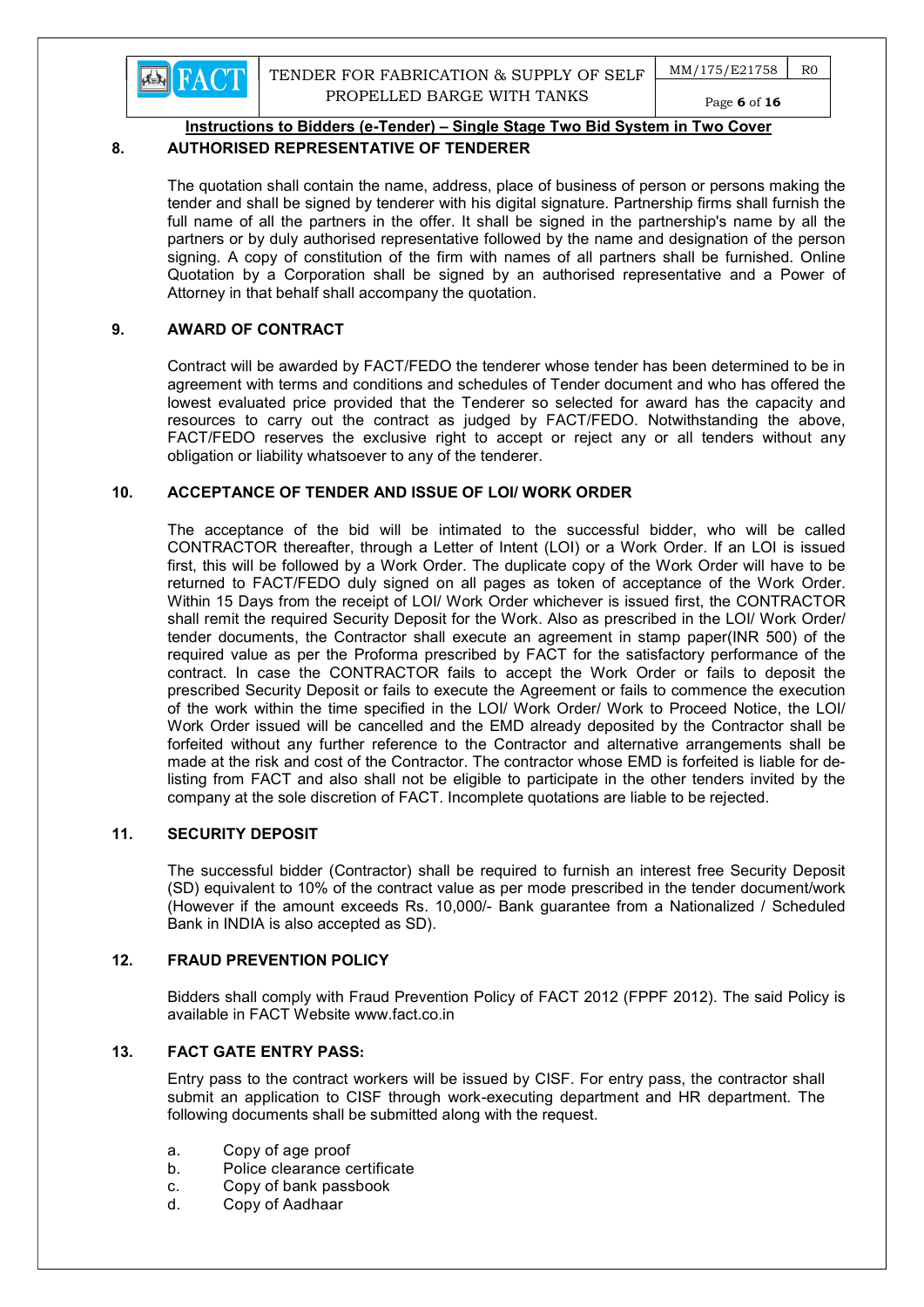

Page 7 of 16

## Instructions to Bidders (e-Tender) – Single Stage Two Bid System in Two Cover

- e. Two copies of passport size photographs
- f. Duly filled application for ESI and PF enrolment (for new members)

## 14. CHANGE IN CONSTITUTION

Any change in constitution of Contractor's firm shall be done only with prior information to FACT.

## 15 WAGES TO CONTRACTOR WORKERS:

The Contractor shall pay the wages to the workers only through banks. Proof of bank remittance certified by banks is to be submitted along with the wage roll to the work-executing department before 5 th of every month. A copy of the same proof of bank remittance is also to be attached along with the bills to Finance Department

#### 16 DISPUTES

- a) Should there be any discrepancy, inconsistency, error or omissions in the contract or any of the contract documents the matter may be referred to the concerned Controlling Officer of FACT through the Engineer-in-charge who shall give his decision and issue to the contractor instructions directing in what manner the work is to be carried out. The decision of the Controlling Officer shall be final and conclusive and the contractor shall carry out the work in accordance with his decision.
- b) This contract shall be subject to and shall in all respects be governed by Indian law. If any dispute(s) arises out of or in connection with this contract, or in respect of any defined legal relationship associated therewith or derived there from, the unresolved dispute(s) shall be referred to arbitration in accordance with the provisions of the Arbitration and Conciliation Act, 1996, as amended from time to time. The number of Arbitrator shall be one and the language of the arbitration proceedings shall be English. The place of arbitration proceedings shall be Ernakulam in Kerala.
- c) Any legal proceedings relating to this contract shall be limited to courts of law under the jurisdiction of the Kerala High Court at Ernakulam.

## 17.0 MAKE IN INDIA

- 17.1 Purchase preference shall be given to local suppliers in the manner specified in the latest Revision of Public Procurement (Preference to Make in India) Order 2017, and amendments thereto, subject to orders issued by Deptt. of Fertilisers, Govt. of India.
- 17.2 For the purpose of extending purchase preference, the minimum local content shall be 50% and margin of purchase preference shall be 20%, as defined in the above Orders, unless specified otherwise in the Enquiry.
- 17.3 To claim benefits under Make in India Order, the bidder shall provide self-certification or such other certificate(s) as prescribed in the Order, as applicable, that the item offered meets the minimum local content and shall give details of the location(s) at which the local value addition is made.

### 18.0 INTEGRITY PACT(IP)

The bidders shall sign and submit an "Integrity Pact (IP)" to be executed between the bidder and Fertilisers and Chemicals Travancore Ltd. along with the bid as per attached format. IP shall be implemented through the following Independent External Monitor (IEM) for the bid.

> Mr. P.K. Vijayakumar, IRS (Retd), Madhavam, Vaniyan Lane, Punkunnam P.O, Thrissur – 680002 Mobile: 8547381122 Telephone: 0487-2381123 E-mail address: vkmenon78@gmail.com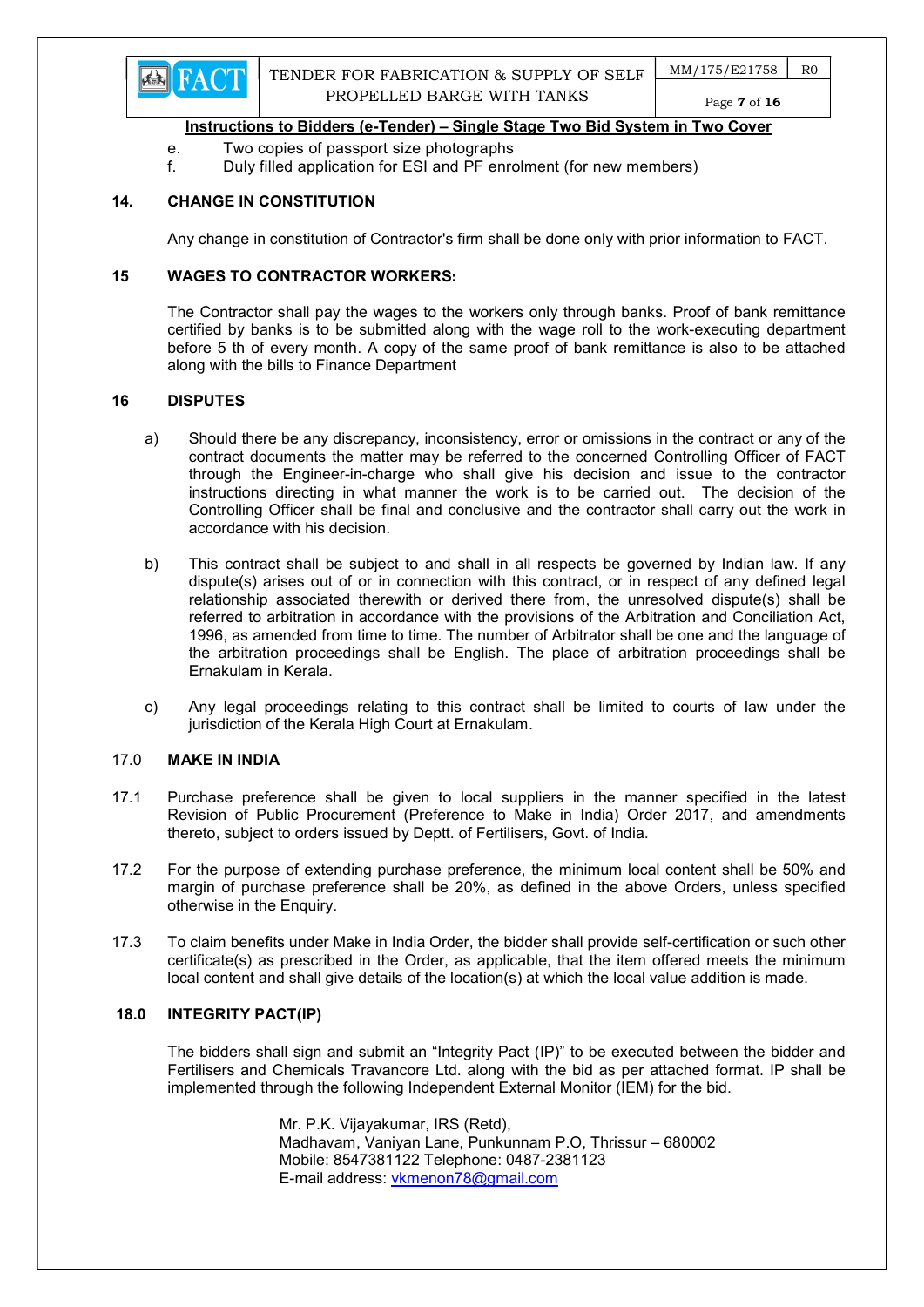

Page 8 of 16

#### Instructions to Bidders (e-Tender) – Single Stage Two Bid System in Two Cover

## 19.0 CONCESSIONAL RATE OF CUSTOMS DUTY:-

- 19.1 Being a project for setting up of a new fertilizer plant, owner is entitled to Customs Duty Concession at 5% as per Notification issued by Department of Revenue, Ministry of Finance, in exercise of powers conferred by Sub Section 1, Section 25 of the Customs Act 1962 and subsection 12 of section 3 of Customs Tariff Act 1975. It is the responsibility of the contractor to make necessary arrangement, support, assistance to avail the said Customs Duty concession and pass the benefit to the owner in all imported goods / items on which the said benefit is available.
- 19.2 "It is the responsibility of the contractor to get all the applicable benefits of deemed export available to the project, as per prevailing Foreign Trade Policy. The contractor shall submit the details of benefits considered in the bid and also inform the details of documents to be submitted by the owner for availing all these benefits to the project."
- 20.0 IMPORTANT : Before Price bid opening, the Bidders shall be required to give PRICE BREAK UP IN % OF TOTAL PRICE FOR the SUPPLY of IMPORTED MATERIALS in the following format.

 Details of each imported materials required for Barge and associated Facilities complete in all respects including Spares shall be furnished.

| Item Description | % of price<br>quoted | Basic<br>Customs<br>Duty(BCD) | Social<br>welfare cess   Customs<br>on BCD | <b>IGST</b><br><b>on</b><br>duty | Any other charge*<br>in % of quote |
|------------------|----------------------|-------------------------------|--------------------------------------------|----------------------------------|------------------------------------|
|                  |                      |                               |                                            |                                  |                                    |
|                  |                      |                               |                                            |                                  |                                    |
|                  |                      |                               | $\sim$                                     | .                                | $\cdot$ $\cdot$<br>.               |

(\* Please give details on any other charge if any)

 The above breakup shall be considered for deducting / passing on benefit to FACT in case of Import is on concessionary customs duty/ deemed export.

### 21.0 NOTE

Whenever any portion of the "Special Conditions of Contract" or "Notice Inviting Tender" (NIT) is repugnant to or at variance with any provision of this document "Instructions to Bidders", the respective provisions of "Special Conditions of Contract" or "Notice Inviting Tender" (NIT) shall prevail. Similarly whenever any portion of the "General Conditions of Contract" is repugnant to or at variance with any provision of this document "Instructions to Bidders", the respective provisions of "Instructions to Bidders" shall prevail.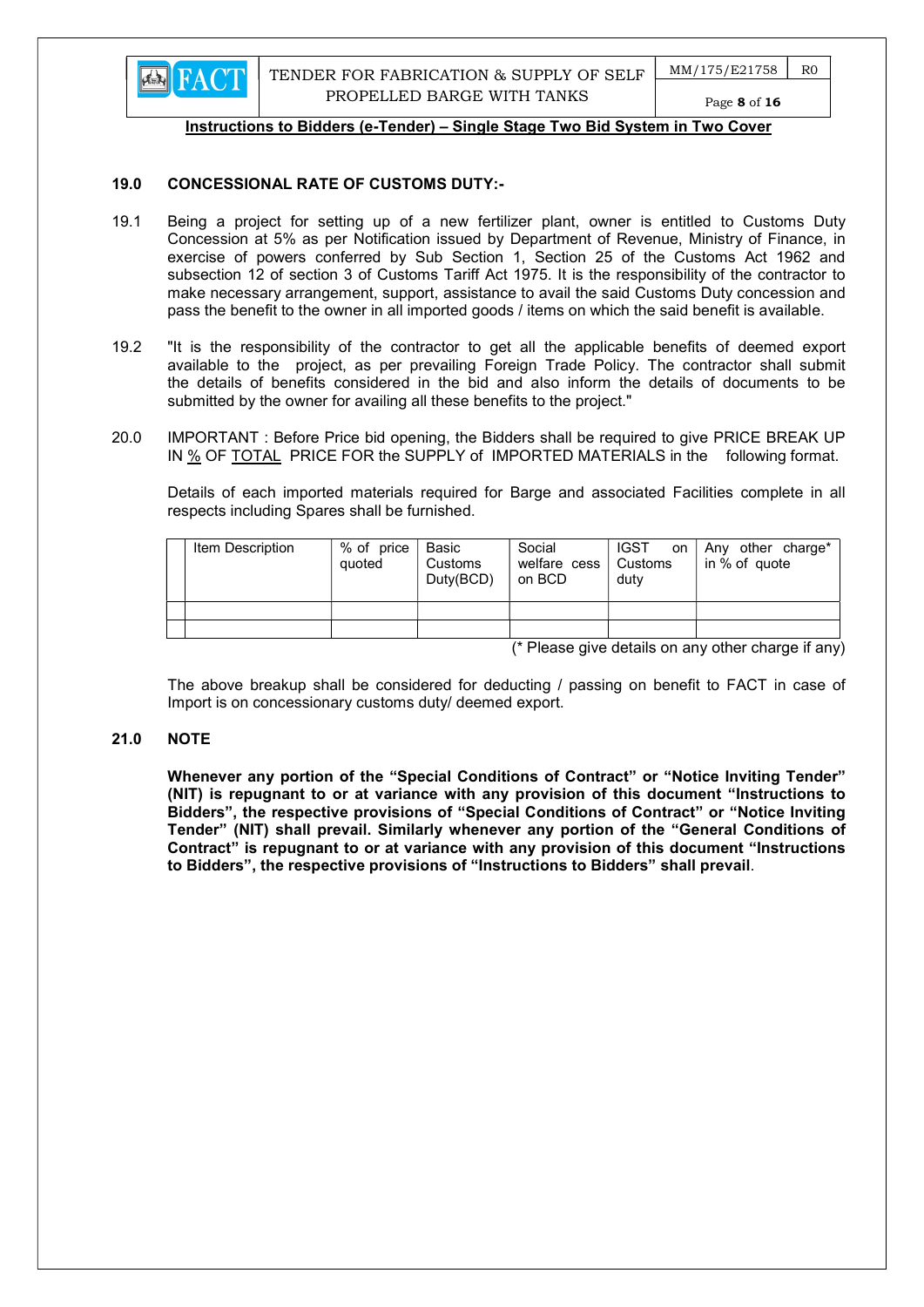

TENDER FOR FABRICATION & SUPPLY OF SELF PROPELLED BARGE WITH TANKS

 $MM/175/E21758$  RO

Page 9 of 16

# Instructions to Bidders (e-Tender) – Single Stage Two Bid System in Two Cover PROFORMA FOR EARNEST MONEY DEPOIST

(` in INR 500/- Stamp Paper)

The Fertilisers And Chemicals Travancore Limited, Udyogamandal - 683 501 Kochi, India

THIS DEED made……… 'day of ….. by Bank (Name & Address of the branch of the bank) a Bank incorporated in ……….and having its Registered Office at ………….….(hereinafter called" The Bank" ) which expression shall include its successors and assigns).

WHEREAS…………….(Name of Contractor, Place, Registered Office, if any) (hereinafter called the TENDERER) are submitting tender for the work of ……………………………..for The Fertilisers And Chemicals, Travancore Limited, Cochin Division, Ambalamedu – 682 303 , Kochi, India (hereinafter called the OWNER) against the invitation to Tender No……………… ….Dtd. ……………..of the Fertilisers And Chemicals Travancore Limited, Kochi Division, Ambalamedu subject to the terms and conditions therein.

AND WHEREAS the said Invitation to tender provides that Tenderer shall along with the Tender furnished an Earnest Money Deposit of Indian Rupees. ………………(Rupees. ………………only) in the form therein mentioned and the form of payment of Earnest Money Deposit includes guarantee by any Nationalised Bank of India / Scheduled or Foreign Bank registered in India, undertaking full responsibilities to indemnify and pay to OWNER in India in case of default by the Tenderer. And the said TENDERER has approached us and at their request and in consideration of the promises ,we, the said BANK have agreed to give such guarantee as herein-after mentioned.

- 1. We, the BANK do hereby unconditionally undertake to pay the OWNER merely on demand and without demur all monies to the extent of Rs………………….(Rupees . … ……………………………………. only) on commission of any breach by the said TENDERER of any of the terms and conditions of the said tender or by any reason of the TENDERER'S failure to perform the said tender. The BANK hereby agrees that the decision and demand of the OWNER on the aforesaid matter and or as to the amount payable by the BANK shall be final, conclusive and binding on the BANK without further proof.
- 2. We, further undertake to pay to the OWNER any money so demanded notwithstanding any dispute or disputes raised by the TENDERER in any suit or proceeding before any Court or Tribunal relating thereto our liability under this present being absolute and unequivocal.
- 3. The payment so made by us under this guarantee shall be a valid discharge of our liability for payment there under and the TENDERER shall have no claim against us for making such payment.
- 4. This guarantee is not revocable by notice during its currency but will continue with full force until all the obligations of the TENDERER under the terms of the Tender have been met and the OWNER discharges the guarantee accordingly. This guarantee shall not be affected by any change in the constitution of the BANK or OWNER or TENDERER nor shall this guarantee be affected by any change in the constitution of the OWNER / TENDERER by absorption with any other body or corporation and this guarantee will be available to or enforceable by such body or corporation.
- 5. The OWNER may without affecting BANK'S liabilities and obligations hereunder grant time or other indulgence to or compound with the TENDERER or enter into any agreement or composition or agree to forbear or forbear to enforce any of the terms and conditions of the said tender against the TENDERER or agree to vary any of the terms and conditions of the said tender.
- 6. Notwithstanding anything contained in the foregoing our liability under this guarantee is limited to a maximum of Rs…………… (Rupees………only). Our guarantee shall remain in force to…………… ( 7 months from the due date of tender ) until-unless a claim or demand under this guarantee is made on us within six months after the expiry of the above date, all your rights under the said guarantee shall be forfeited and we shall be released and discharged from all liabilities there under.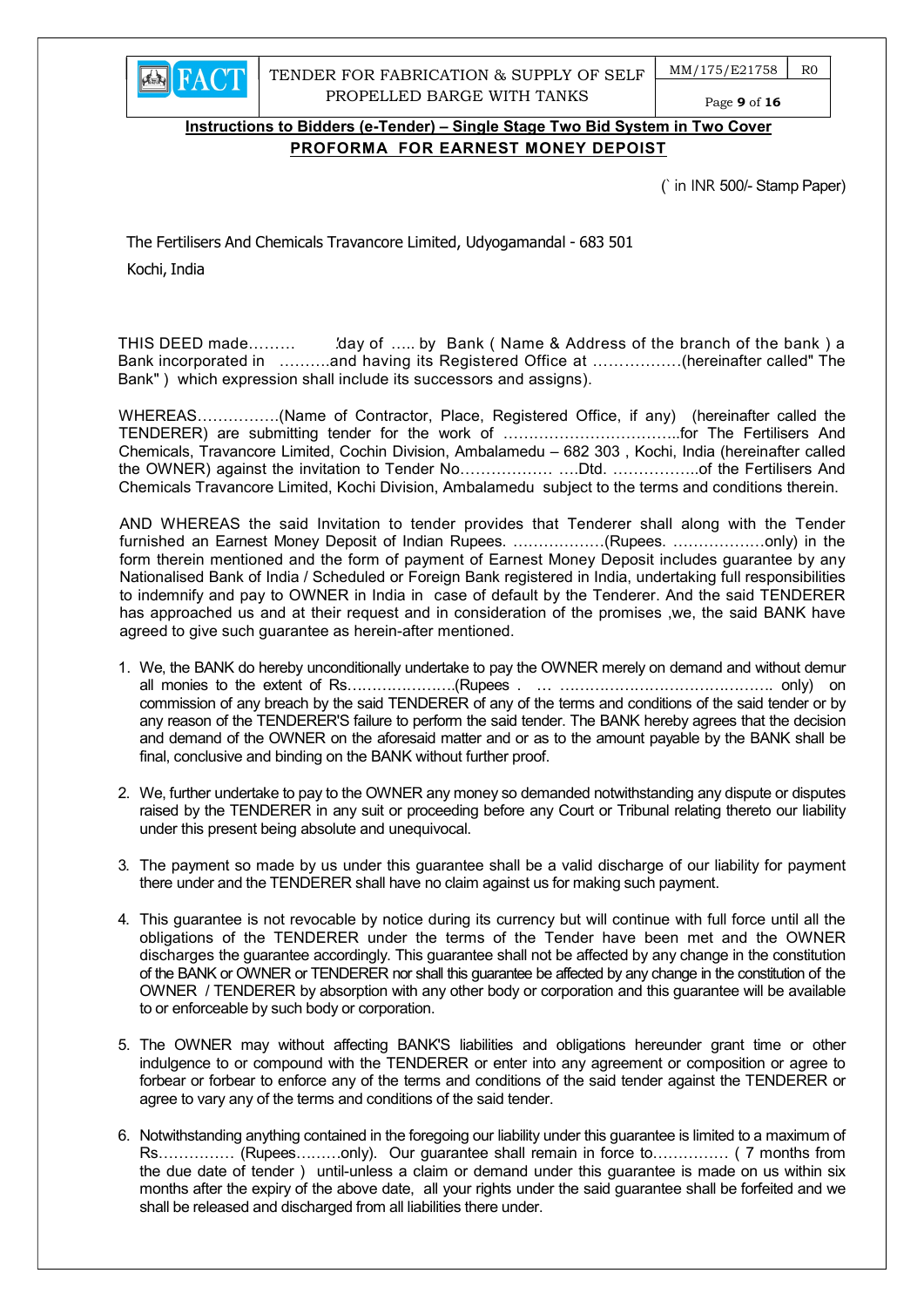

- 7. We the Bank lastly undertake not to revoke this guarantee during its currency except with the previous consent of the OWNER in writing. Any notice by way of request, demand or otherwise hereunder may be sent by registered post to the BANK addressed as afore said and if sent by in registered post it shall be deemed to have been given at the time when it would be delivered in due course of post and in proving such notice when given by registered post it shall be sufficient to prove that the envelope containing the notice was sent by registered post and certificate signed by an officer of the OWNER that the envelope was so posted shall be conclusive.
- 8. Disputes/differences, if any, relating to or arising out of this Bank Guarantee, shall be settled by courts having jurisdiction over Udyogamandal in Kerala State, where the registered office of the company is situated and no other court shall have jurisdiction in the matter

We have the power to issue this guarantee in your favour and the undersigned has full power to do so

Full address of the Bank Issuing this Guarantee For (Name of Bank):

Authorised official:

Date & Bank Seal Name & Designation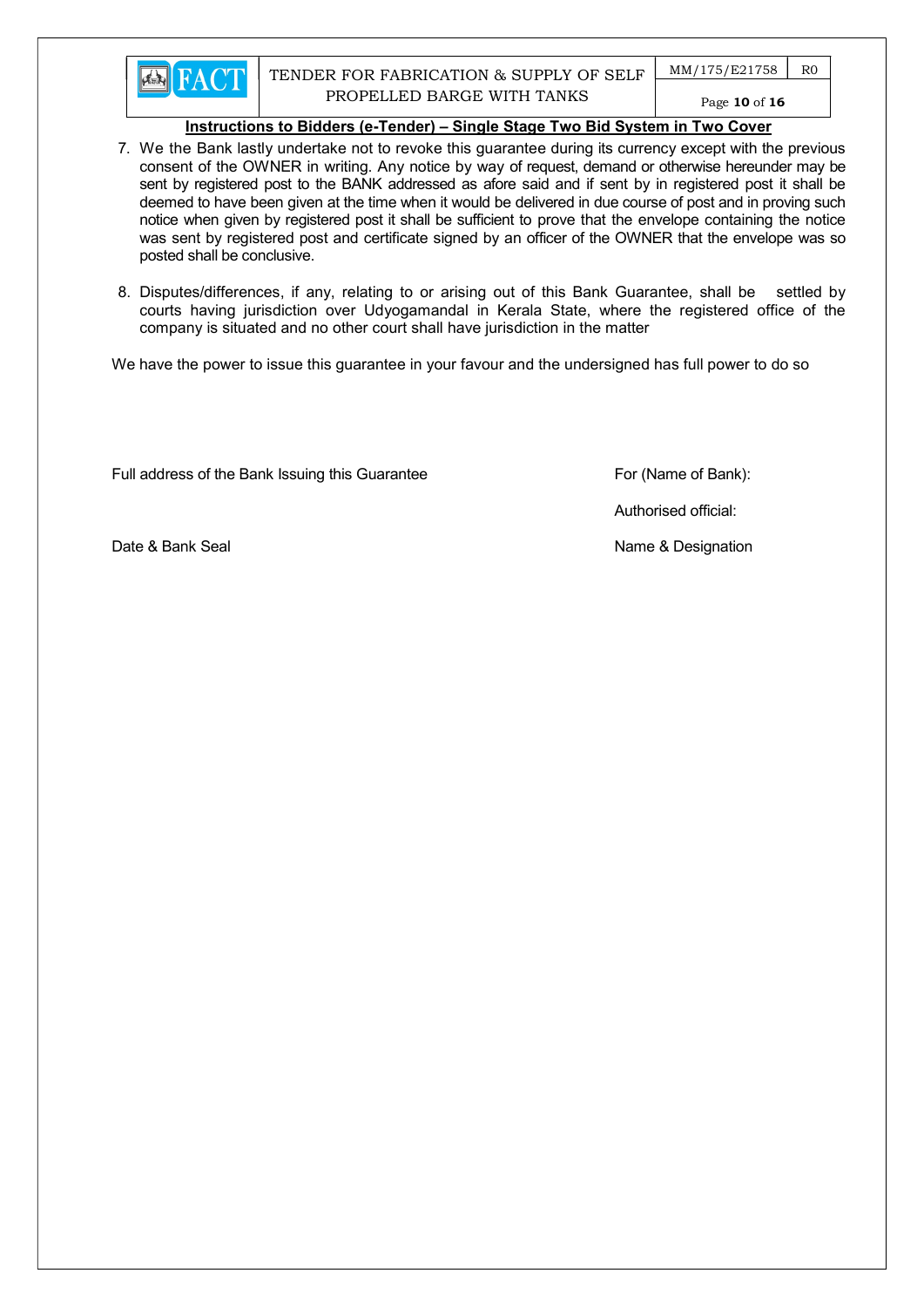

Page 11 of 16

Instructions to Bidders (e-Tender) – Single Stage Two Bid System in Two Cover

(To be given on Rs. 500/- stamp paper)

## PROFORMA OF BANK GUARANTEE IN LIEU OF SECURITY DEPOSIT

(To be obtained from a Nationalised/scheduled bank in India)

The Fertilizers And Chemicals Travancore Ltd., Udyogamandal

WHEREAS FACT (Fertilisers and Chemicals Travancore Ltd., Udyogamandal P.O., Kerala, (hereinafter referred to as the Company) has placed an Order No......................... dated ........................... with M/s .......................................................... (hereinafter called the Supplier/Contractor) for the supply/work of ...................................... and where as it is one of the conditions of the said Order that the Supplier/Contractor shall either remit a sum of `………….... (Rupees .................................................. only) or furnish a Bank Guarantee for ` ..............(Rupees................................) as security deposit for the due fulfilment of the said Order by the said Supplier/Contractor. In consideration of the Company having agreed to accept a Bank Guarantee from us towards such security deposit in lieu of the cash deposit in accordance with the terms and conditions of the above Order, we, ......................................., the Bank (hereinafter referred to the Bank) do hereby undertake to pay the Company merely on demand any sum or sums from time to time demanded by the Company up to a maximum of `................. (Rupees ........................ only) being the amount of the security deposit against any loss or damage caused to or suffered by or would be caused to or suffered by the Company by reason of any breach by the said Supplier/Contractor of any of the terms and conditions contained in the said Order. We, the said Bank, do hereby undertake to pay the amount so demanded by the Company without any demur merely on a demand from the Company stating that the amount claimed is due by way of loss or damage caused to or suffered or would be caused to or suffered by the Company by reason of breach by the said Supplier/Contractor of any of the terms and conditions contained in the said Order. Any such demand made on the Bank shall be conclusive as regards the amount due and payable by the Bank under this guarantee. We undertake to pay to the Company any money so demanded notwithstanding any dispute or disputes raised by the said Supplier/Contractor in any suit or proceeding pending before any court or Tribunal relating thereto our liability under this present being absolute and unequivocal. The payment so made by us under this guarantee shall be valid discharge of our liability for payment there under and the said Supplier/Contractor shall have no claim against us for making such payment. We, .............................................., further agree that the guarantee herein contained shall remain in full force and effect during the period that would be taken for the performance of the said Order and that it shall continue to be enforceable till all the dues of the Company under or by virtue of the said Order have been fully paid and its claim satisfied or discharged or till the Company certifies that the terms and conditions of the said Order have been fully and properly carried out by the said Supplier/Contractor and accordingly discharges this guarantee.

We, .........................................., further agree with the said Company that they shall have the fullest liberty without our consent and without affecting in any manner our obligations hereunder to vary any of the terms and conditions of the said Order or to extend time of performance by the said Supplier/Contractor or to postpone for any time and from time to time any of the powers exercisable by it against the said Supplier/Contractor and either to enforce or forebear from enforcing any of the terms and conditions governing the said Order or securities available to the Company and the said Bank shall not be released from its liability under these presents by any exercise by the Company of the liberty with reference to the matters aforesaid or by reason of time being given to the said Supplier/Contractor or any other forcebearance, act or omission on the part of the Company or any indulgence by the Company to the said Supplier/Contractor or any other matter or thing whatsoever which under the law relating to sureties, but for this provision, have the effect of so relieving us. This guarantee shall not be affected by any change in the constitution of the Bank or the Company or the said Supplier/Contractor nor shall this guarantee be affected by any change in the constitution of the Company or the said Supplier/Contractor by absorption with any other body or corporation and this guarantee shall be available to or enforceable by such body or corporation. Our guarantee shall remain in force until.................................. Unless a claim or demand is made within six months after the expiry of the above date, all the Company's rights under the guarantee shall be deemed as waived/forfeited and we shall be relieved and discharged from all liabilities there under.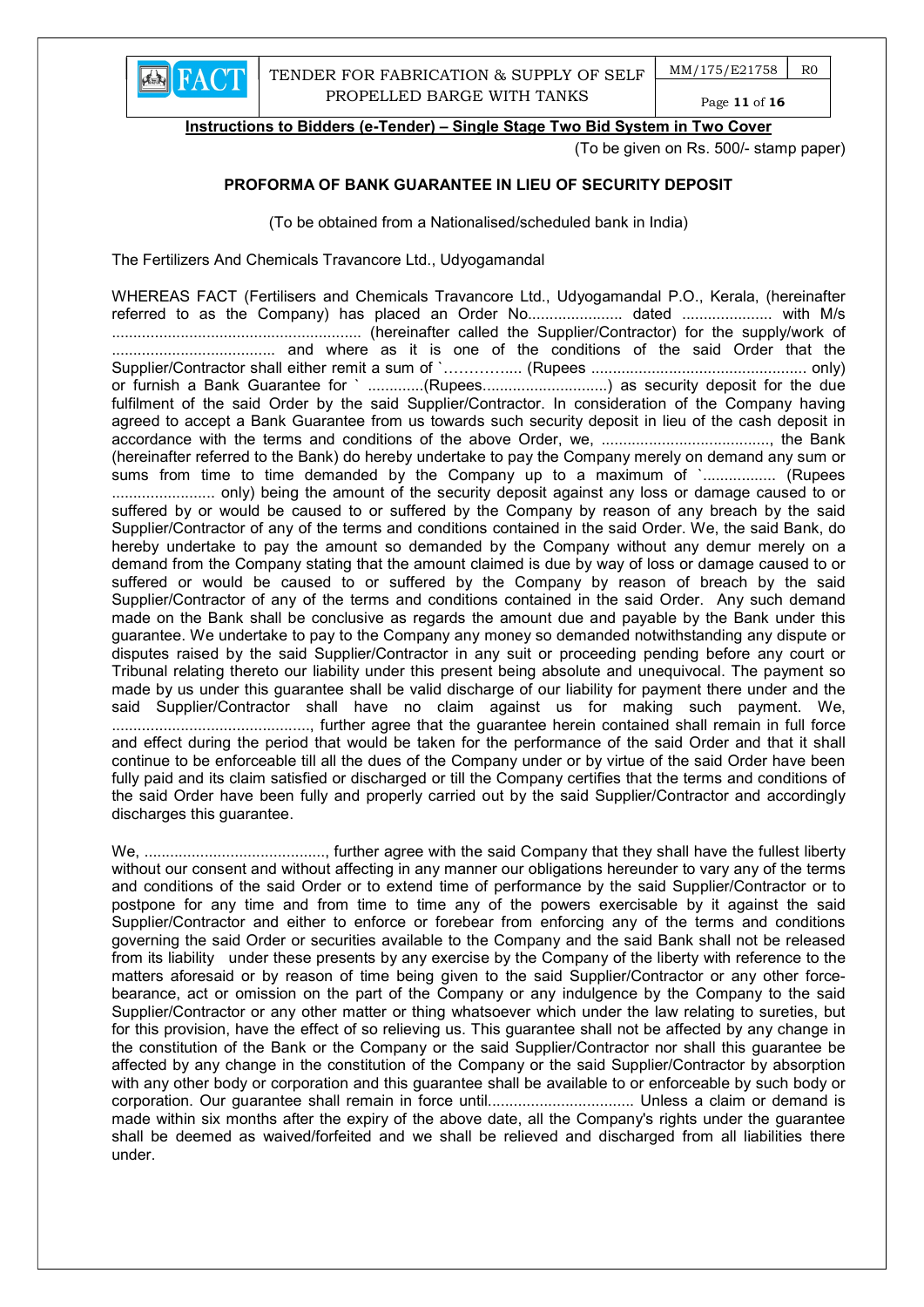

 $MM/175/E21758$  RO Page 12 of 16

# Instructions to Bidders (e-Tender) – Single Stage Two Bid System in Two Cover

Notwithstanding anything contained hereinbefore, our liability under this guarantee shall be limited to an amount not exceeding `………….......... (Rupees...……………………………………………………................ only). Any notice by way of request, demand or otherwise here under may be sent by post to the Bank addressed as aforesaid and if sent by post, it shall be deemed to have given at the time when it would be delivered in due course of post and in proving such notice when given by post, it shall be sufficient to prove that the envelope containing the notice was posted and certificate signed by an officer of the Company that the envelope was so posted, shall be conclusive. Disputes/differences, if any, relating to or arising out of this Bank Guarantee, shall be settled by courts having Jurisdiction over Udyogamandal, in Kerala State, where the registered office of the Company is situated and no other court shall have jurisdiction in the matter.

We, ..............................................., Bank lastly undertakes not to revoke this guarantee during its currency except with the previous consent of the Company in writing.

Dated this .......................... day of .......................... Two Thousand.......................

For (Name of Bank)

Authorised Official

Name:

Designation:

Place:

Full address of the Branch issuing this guarantee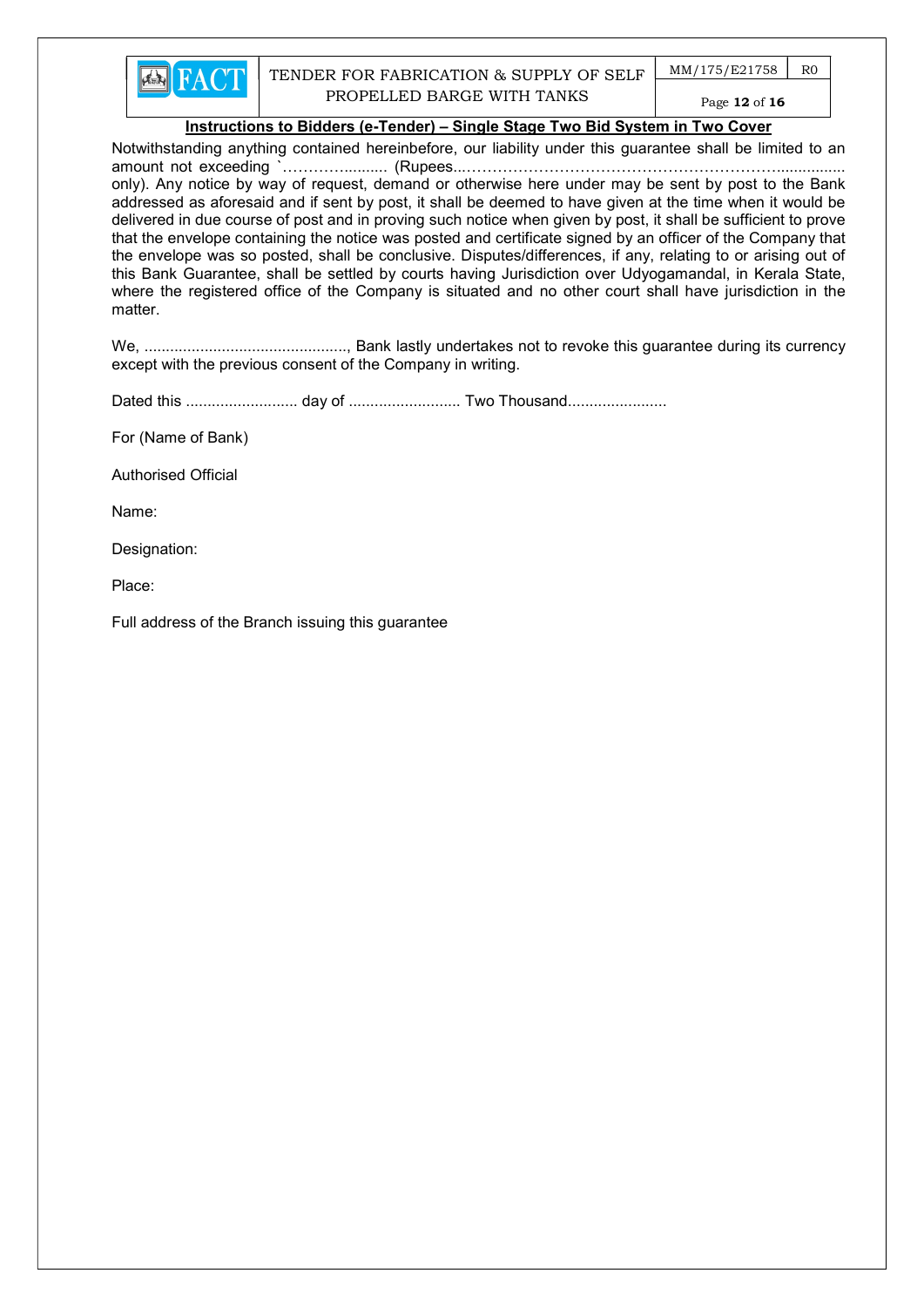

 $MM/175/E21758$   $RO$ 

Page 13 of 16

Instructions to Bidders (e-Tender) – Single Stage Two Bid System in Two Cover

# INTEGRITY PACT

(To be executed on ₹ 500/- Non-judicial Stamp Paper)

#### Between

The Fetilizers and Chemicals Travancore Limited (FACT), a company formed and registered under the Travancore Companies Act IX to 1114 (Companies Act, 2013) and having its registered office at Eloor, Udyogamandal-683501, Kochi, Ernakulam District, Kerala, hereinafter referred to as "The Principal".

#### **And And And And** *And And*

.................................. hereinafter referred to as "The Bidder/ Contractor".

#### Preamble

The Principal intends to award, under laid down organization procedures, contract/s for .......................... The Principal values full compliance with all relevant laws and regulations, and the principles of economic use of resources, and of fairness / transparency in its relations with its Bidder(s) and or/Contractor(s).

In order to achieve these goals, the Principal will appoint an Internal External Monitor (EIM), who will monitor the tender process and execution of the contact for compliance with the principle mentioned above.

## Section 1 - Commitments of the Principal

(1) The Principal commits itself to take all measures necessary to prevent corruption and to observe the following principles:

a) No employee of the Principal, personally or through family members, will in connection with the tender, or the execution of the contract, demand, take a promise for or accept, for self or third person, any material or immaterial benefit which the person is not legally entitled to.

b) The Principal will, during the tender process, treat all Bidder(s) with equity and reason. The Principal will in particular, before and during the tender process, provide to all Bidder(s) the same information and will not provide to any Bidder(s) confidential / additional information through which the Bidder(s) could obtain an advantage in relation to the tender process or the contract execution.

c) The Principal will exclude from the process all known prejudiced/interested persons.

(2) If the Principal obtains information on the conduct of any of its employees which is a criminal offence under the India Penal Code / Prevention of Corruption Act, or if there be a substantive suspicion in this regard, the Principal will inform the Vigilance Officer and in addition can initiate disciplinary actions.

## Section 2 - Commitments of the Bidder(s) / Contractor(s)

(1)The Bidder(s) / Contractor(s) commits themselves to take all measures necessary to prevent corruption. He commits himself to observe the following principles during his participation in the tender process and during the contract execution.

a) The Bidder(s) / Contractor(s) will not, directly or through any other person or firm, offer, promise or give to any of the Principal's employees involved in the tender process or the execution of the contract or to any third person, any material or immaterial benefit which he/she is not legally entitled to, i n order to obtain in exchange, any advantage of any kind whatsoever during the tender process or during the execution of the contract.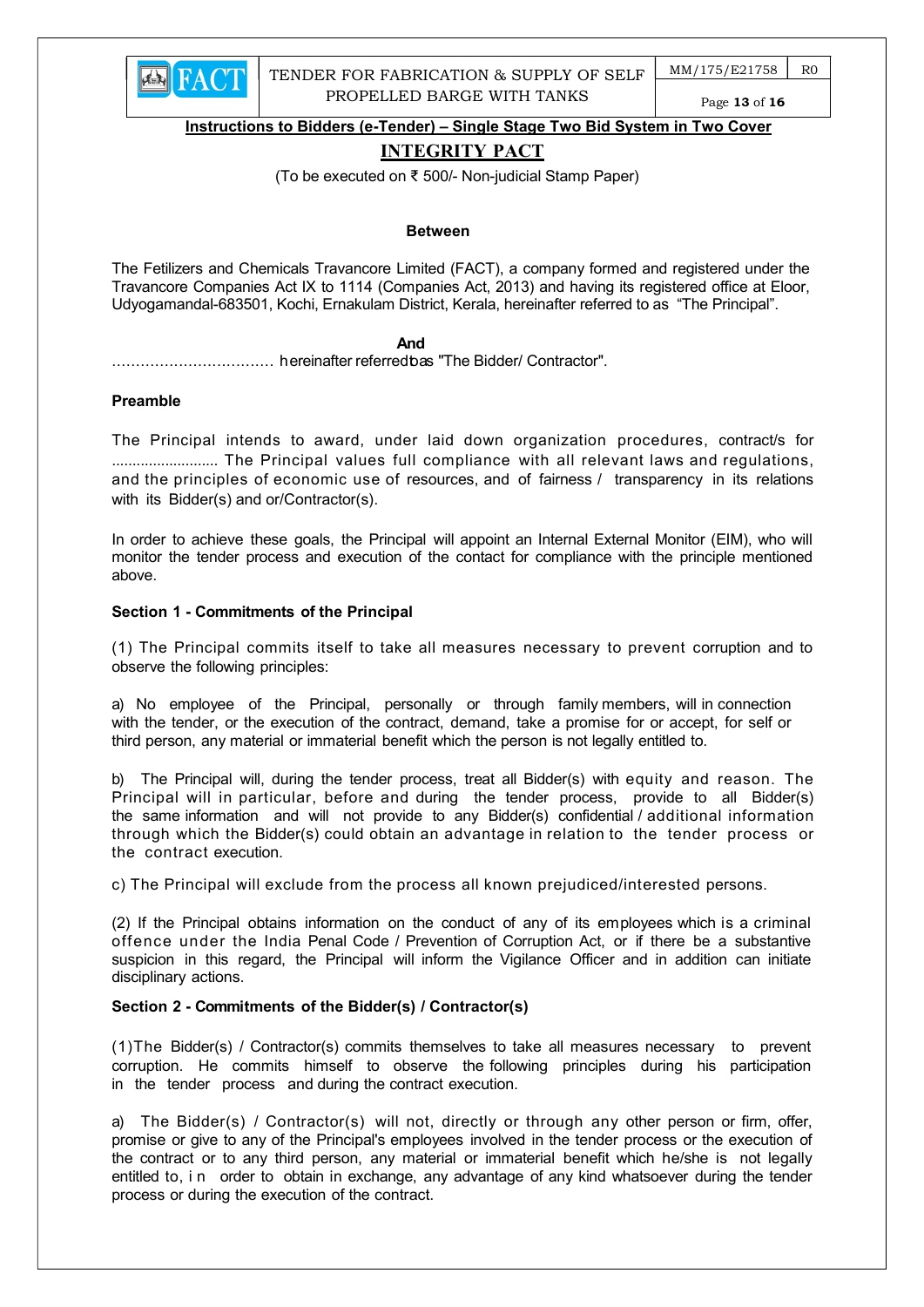b) The Bidder(s) / Contractor(s) will not enter with other Bidders into any undisclosed agreement or understanding, whether formal or informal. This applies in particular to prices, specifications, certifications, subsidiary contracts, submission or non-submission of bids or any other actions to restrict competitiveness or to introduce cartelisation in the bidding process.

c) The Bidder(s) / Contractor(s) will not commit any offence under the relevant IPC/PC Act; further the Bidder(s)/Contractor(s) will not use improperly, for purposes of competition or personal gain, or pass on to others, any information or document provided by the Principal as part of the business relationship, regarding plans, technical proposals and business details, including information contained or transmitted electronically.

d) The Bidder(s) / Contractor(s) of foreign origin shall disclose the name and address of the Agents / Representatives in India, if any. Similarly, The Bidder(s) / Contractor(s) of Indian Nationality shall furnish the name and address of the foreign principals, if any. All the payments made to the India agent/representative have to be in Indian rupees only.

e) The Bidder(s) / Contractor(s) will, when presenting his bid, disclose any and all payments he has made, is committed to, or intends to make to agents, brokers or any other intermediaries in connection with the award of the contract.

(2) The Bidder(s) / Contractor(s) will not instigate third persons to commit offences outlined above or be an accessory to such offences.

#### Section 3 - Disqualification from tender process and exclusion from future contracts

If the Bidder(s)/Contractor(s), before award or during the execution of has committed a transgression through a violation of Section 2 above or in any other form such as to put his reliability or credibility in question, the Principal is entitled to disqualify the Bidder(s)/ Contractor(s) from the tender process or to terminate the contract, if already signed, for such reason.

#### Section 4 - Compensation for Damages

**EN FACT** 

(1) If the Principal has disqualified the Bidder(s) from the tender process prior to the award according to Section 3, the Principal is entitled to demand and recover the damages equivalent to Earnest Money Deposit/Bid Security.

(2) If the Principal has terminated the contract according to Section 3, or if the Principal is entitled to terminate the contract according to Section 3, the Principal shall be entitled to demand and recover from the Contractor l iquidated damages of the contract value or the amount equivalent to Performance Bank Guarantee.

#### Section 5 - Previous Transgression

(1) The Bidder declares that no previous transgression occurred in the last 3 years with any other Company in India conforming to the anti-corruption approach including Public Sector Enterprise in India that could justify his exclusion from the tender process.

(2) If the Bidder makes incorrect statement on this subject, he can be disqualified from the tender process and appropriate action can be taken including termination of contract, if already awarded, for such reason.

## Section 6 - Equal treatment of all Bidders / Contractors / Subcontractors

(1)The Bidder(s)/Contractor(s) undertakes(s) to demand from all subcontractors a commitment in conformity with this Integrity Pact, and to submit it to the Principal before contract signing.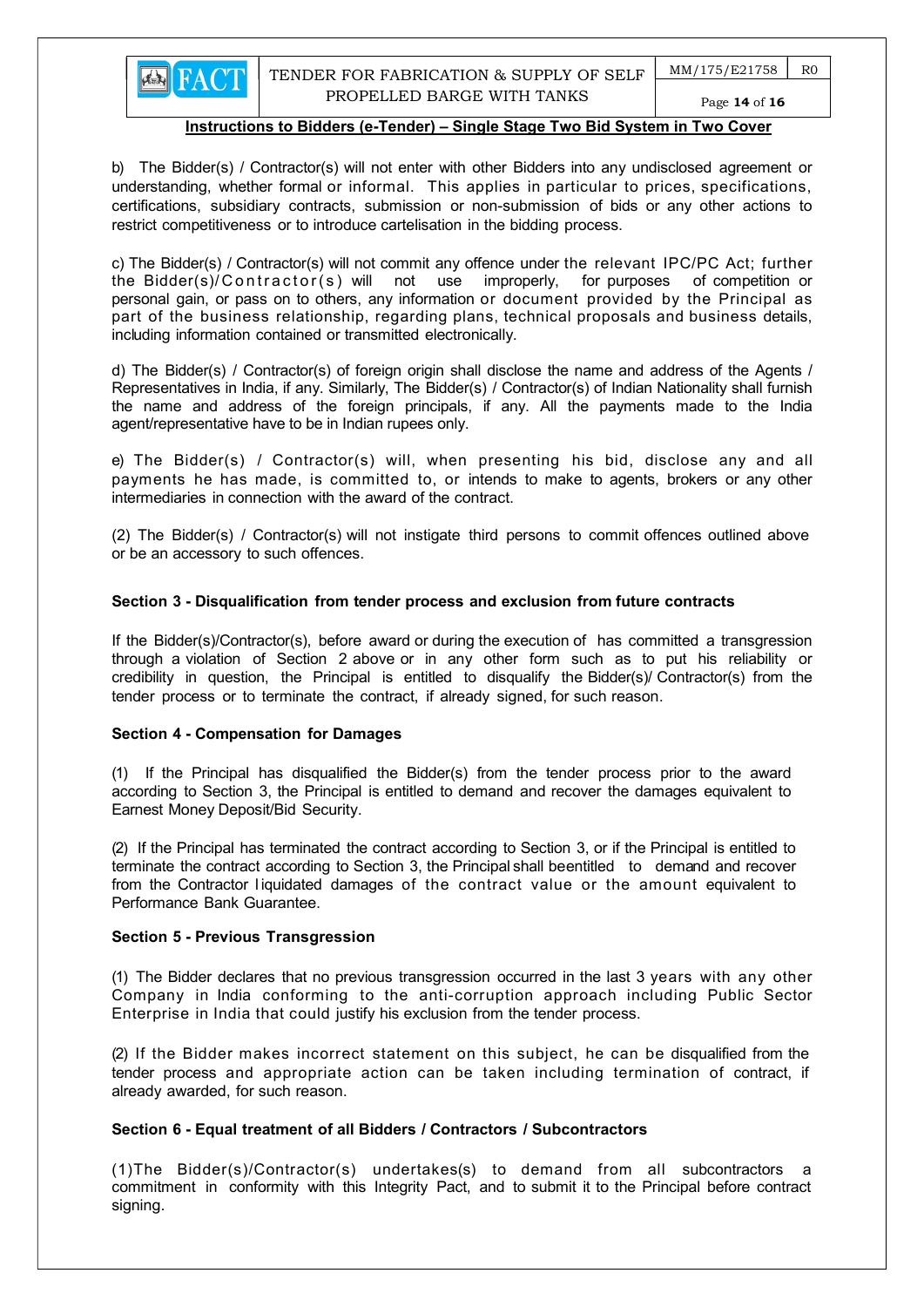Page 15 of 16

#### Instructions to Bidders (e-Tender) – Single Stage Two Bid System in Two Cover

(2) The Principal will enter into agreements with identical conditions as this one with all Bidders, Contractors/Suppliers and Subcontractors.

(3) The Principal will disqualify from the tender process all Bidders who do not sign this Pact or violate its provisions.

#### Section 7 – Criminal charges against violating Bidder(s) / Contractor(s) / Subcontractor(s)

If the Principal obtains knowledge of conduct of a Bidder, Contractor or Subcontractor, or of an employee or a representative or an associate of a Bidder, Contractor, or Subcontractor which constitutes corruption, or if the Principal has substantive suspicion in this regard, the Principal will inform the same to the Chief Vigilance Officer.

#### Section 8 - Independent External Monitor/Monitors

(1)T he Principal appoints competent and credible Independent External Monitor for this Pact. The task of the Monitor is to review independently and objectively, whether and to what extent the parties comply with the obligations under this agreement.

(2) The Monitor is not subject to instructions by the representatives of the parties and performs his functions neutrally and independently. It will be obligatory for him to treat the obligations and document of the Bidder(s)/Contractor(s) as confidential. He reports to the Chairperson and managing Director, FACT.

(3) The Bidder(s)/Contractor(s) accepts that the Monitor has the right to access without restriction to all Project documentation of the Principal including that provided by the Contractor. The Contractor will also grant the Monitor, upon his request and demonstration of a valid interest, unrestricted and unconditional access to this project documentation. The same is applicable to Subcontractors. The Monitor is under contractual obligation to treat the information and documents of the Bidder(s)/Contractor(s)/ Subcontractor(s) with confidentially.

(4) The Principal will provide to the Monitor sufficient information about all meetings among the parties related to the Project provided such meetings could have an impact on the contractual relations between the Principal and the Contractor. The parties offer to the Monitor the option to participate in such meetings.

(5) As soon as the Monitor notices, or believes to notice, a violation of this agreement, he will so inform the Management of the Principal and request the Management to discontinue or to take corrective action, or to take other relevant action. The Monitor can in this regard submit non-binding recommendation. Beyond this, the Monitor has no right to demand from the parties that they act in a specific manner, refrain from action or tolerate action.

(6) The Monitor will submit a written report to the Chairman and Managing Director, FACT within 8 to 10 weeks from the date of reference or intimation to him by the Principal and, should the occasion arise, submit proposals for correcting problematic situations.

 (7) Monitor shall be entitled to compensation on the same terms as being extended to / provided to Independent Director on FACT Board.

(8) If the M on it or has reported to the Chairman and Managing Director, FACT, a substantiated suspicion of an offence under relevant IPC/PC Act, and the Chairman and Managing Director, FACT has not, within reasonable time, taken visible action to proceed against such offence or reported it to the Chief Vigilance Officer, the Monitor may also transmit this information directly to the Central Vigilance Commissioner.

(9) The word 'Monitor' would include both singular and plural.